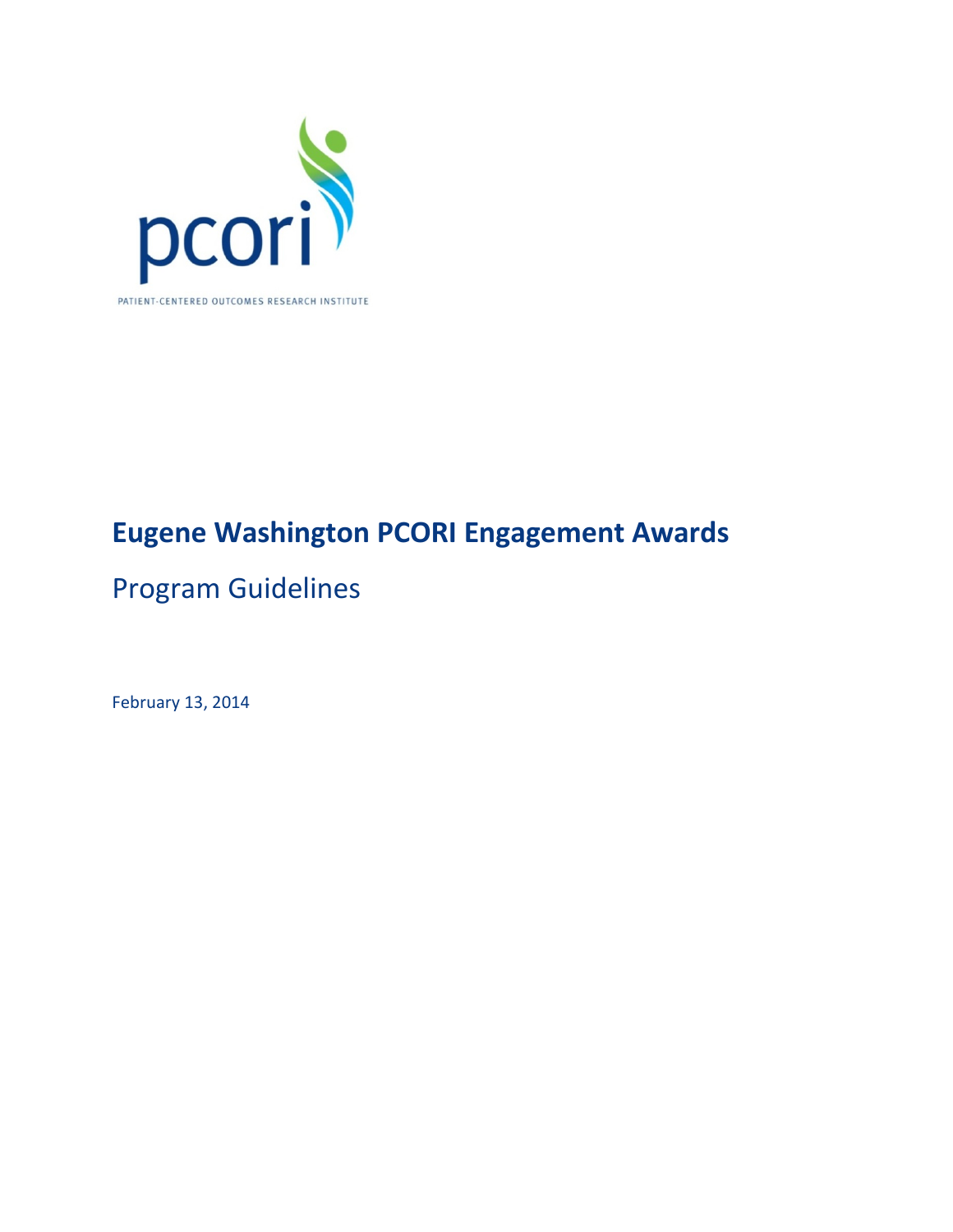

#### **About PCORI**

PCORI is committed to transparency and a rigorous stakeholder-driven process that emphasizes patient engagement. PCORI uses a variety of forums and public comment periods to obtain public input to enhance its work. PCORI helps people make informed healthcare decisions and improves healthcare delivery and outcomes by producing and promoting high-integrity, evidence-based information that comes from research guided by patients, caregivers, and the broader healthcare community.

PCORI was authorized by the Patient Protection and Affordable Care Act of 2010 as a nonprofit, nongovernmental organization. PCORI's purpose, as defined by the law, is to help patients, clinicians, purchasers, and policy makers make better-informed health decisions by "advancing the quality and relevance of evidence about how to prevent, diagnose, treat, monitor, and manage diseases, disorders, and other health conditions."

**Patient-Centered Outcomes Research Institute 1828 L St., NW, Suite 900 Washington, DC 20036 Phone: (202) 827-7700 Fax: (202) 202-355-9558 Email[:info@pcori.org](mailto:info@pcori.org)**

**Follow us on Twitter: @PCORI**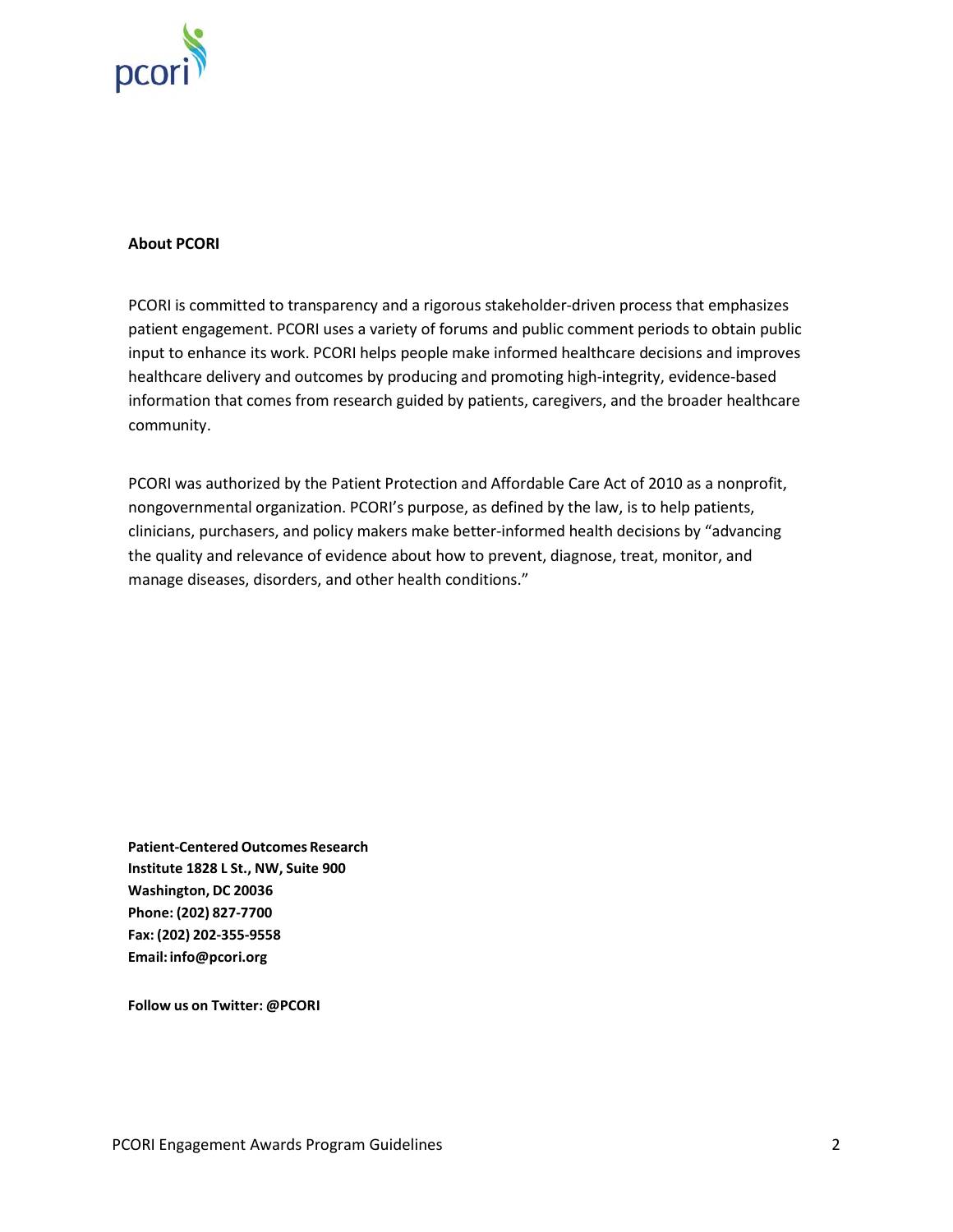

# **Contents**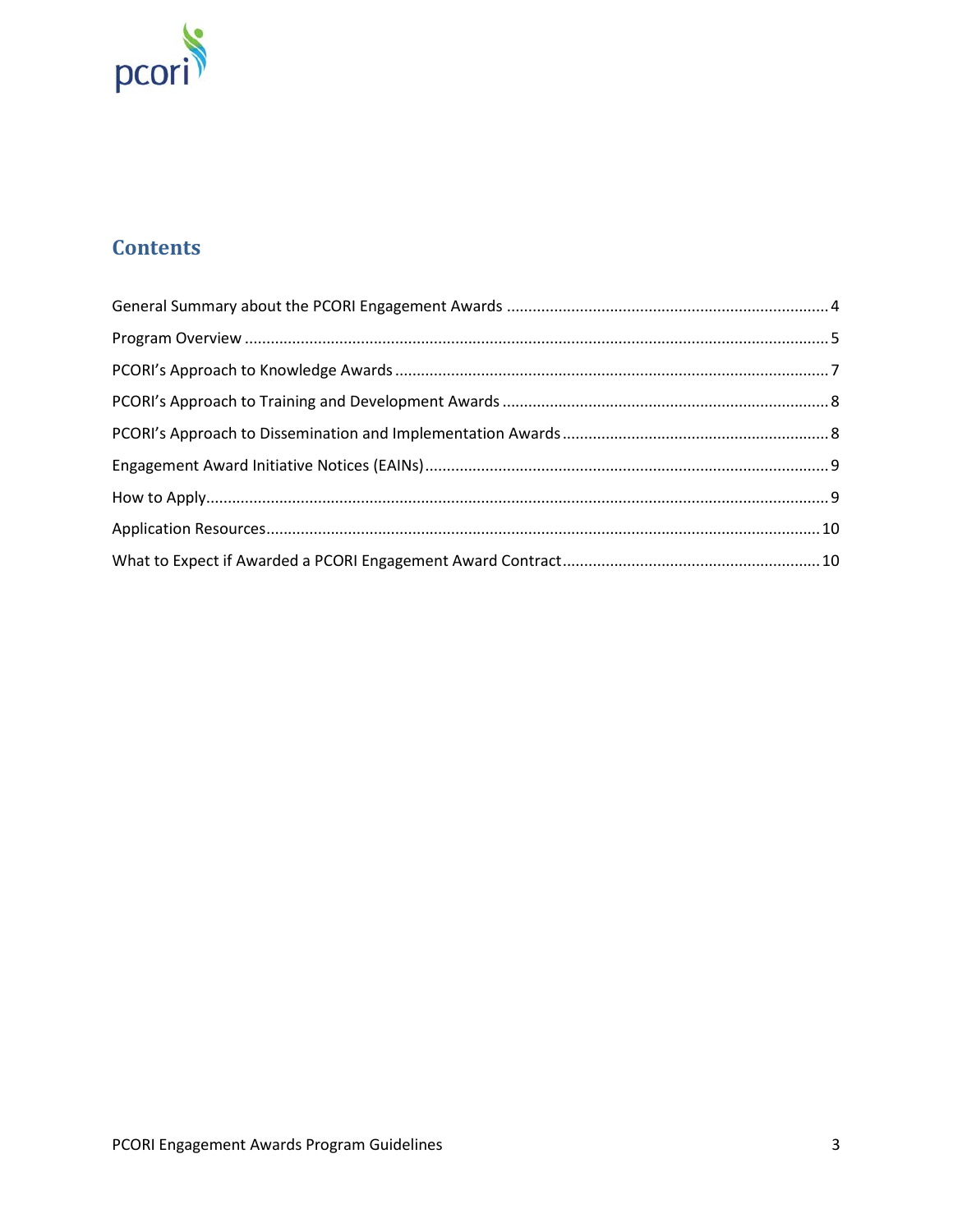

# <span id="page-3-0"></span>**Summary: PCORI Engagement Awards**

| <b>Letter of Inquiry Deadline:</b>                           | Received on a rolling basis.                                                                                                                                                                                                                                                                                                                                                                                                                                                                                                                                                                                                                                                                                                |                                                                                                                                                                                                            |  |
|--------------------------------------------------------------|-----------------------------------------------------------------------------------------------------------------------------------------------------------------------------------------------------------------------------------------------------------------------------------------------------------------------------------------------------------------------------------------------------------------------------------------------------------------------------------------------------------------------------------------------------------------------------------------------------------------------------------------------------------------------------------------------------------------------------|------------------------------------------------------------------------------------------------------------------------------------------------------------------------------------------------------------|--|
| <b>Summary:</b>                                              | Patient Centered Outcomes Research Institute (PCORI) will award up to<br>\$15.5 million in 2014 as part of the Eugene Washington PCORI<br>Engagement Awards program for projects designed to provide "wrap-<br>around" support and enhance the impact of our major awards in patient-<br>centered outcomes research/clinical effectiveness research (PCOR/CER).                                                                                                                                                                                                                                                                                                                                                             |                                                                                                                                                                                                            |  |
| <b>Key Dates:</b>                                            | <b>Online System Opens</b><br><b>Applicant Webinar</b><br>Letter of Inquiry (LOI)<br><b>LOI Screening Notification</b><br>Application Deadline (by invitation<br>only)<br><b>Award Announced</b>                                                                                                                                                                                                                                                                                                                                                                                                                                                                                                                            | February 13, 2014<br>February 13, 2014 at 1:00 PM (ET)<br>Received on a rolling basis<br>Within 45 days of LOI receipt<br>Within 60 days of invitation receipt<br>Within 45 days of application<br>receipt |  |
| <b>*Engagement Award Initiative</b><br><b>Notice (EAIN):</b> | <b>TBA</b>                                                                                                                                                                                                                                                                                                                                                                                                                                                                                                                                                                                                                                                                                                                  |                                                                                                                                                                                                            |  |
| <b>Maximum Project Period:</b>                               | 2 Years                                                                                                                                                                                                                                                                                                                                                                                                                                                                                                                                                                                                                                                                                                                     |                                                                                                                                                                                                            |  |
| <b>Funds Available:</b>                                      | Up to approximately \$250,000                                                                                                                                                                                                                                                                                                                                                                                                                                                                                                                                                                                                                                                                                               |                                                                                                                                                                                                            |  |
| <b>Eligibility:</b>                                          | Applications may be submitted by any private and/or public sector<br>research organization, including any non-profit or for-profit organization;<br>any private and/or public sector research organization, including any<br>university or college, hospital or healthcare system, laboratory or<br>manufacturer, unit of local, state or federal government.<br>All US applicant organizations must be recognized by the Internal Revenue<br>Service. Non-domestic components of organizations based in the United<br>States and foreign organizations may apply, as long as there is<br>demonstrable benefit to the US healthcare system and US efforts in the<br>area of patient-centered research can be clearly shown. |                                                                                                                                                                                                            |  |
| <b>Review Criteria:</b>                                      | 1. Program Fit<br><b>Project Plan and Timeline</b><br>2.<br>3. Qualifications of the Project Lead<br><b>Personnel and Collaborators</b><br>4.<br>5. Past Performance<br><b>Budget/Cost Proposal</b><br>6.                                                                                                                                                                                                                                                                                                                                                                                                                                                                                                                   |                                                                                                                                                                                                            |  |
| <b>Applicant Resources:</b>                                  | pcori.org/funding-opportunities/eugene-washington-pcori-engagement-<br>awards/                                                                                                                                                                                                                                                                                                                                                                                                                                                                                                                                                                                                                                              |                                                                                                                                                                                                            |  |

\*Letters of Inquiry for the PCORI Engagement Awards are accepted on a rolling basis. However, on occasion, PCORI will announce an Engagement Award Initiative Notice (EAIN) with specific deadlines, tasks, and objectives.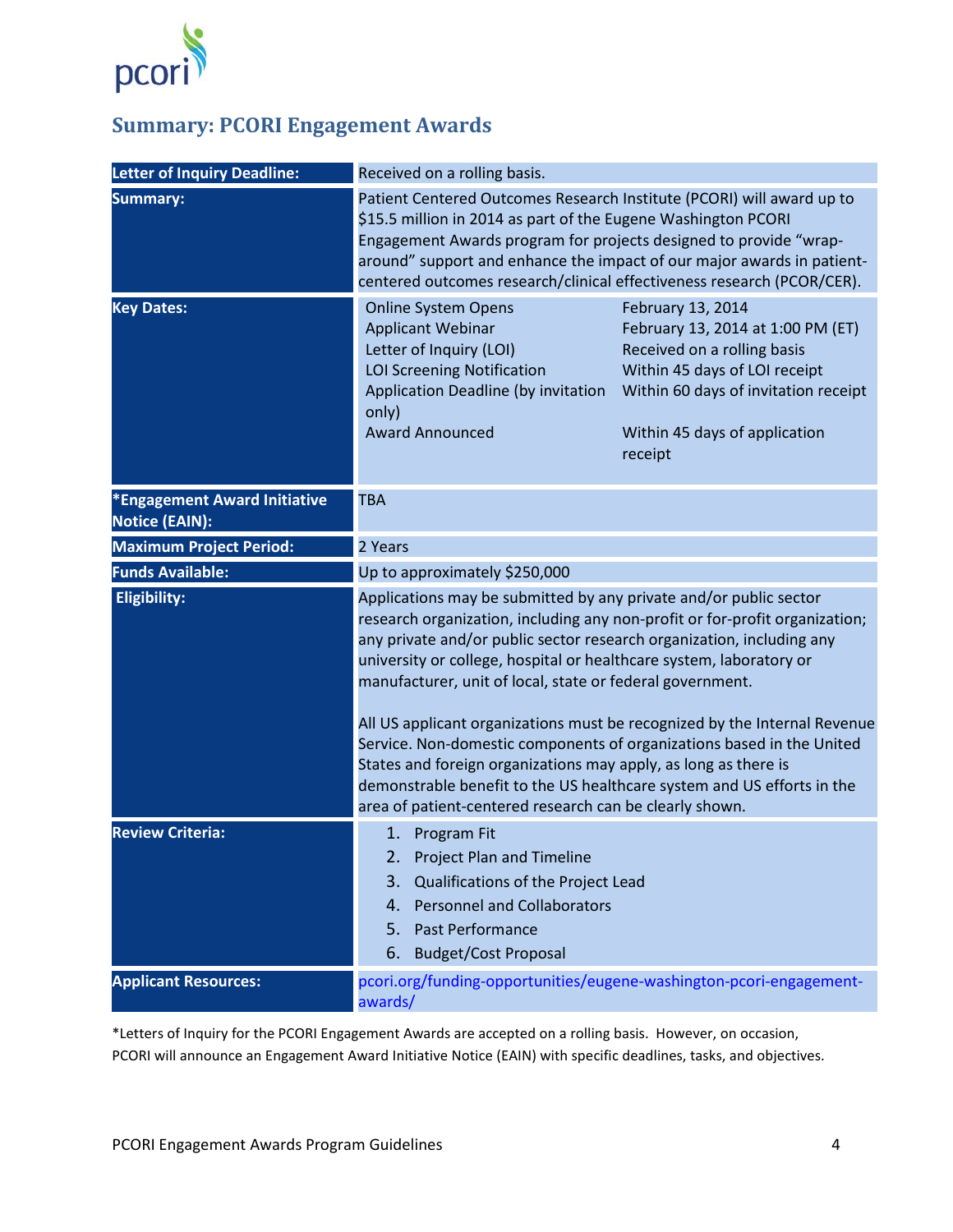

# <span id="page-4-0"></span>**Program Overview**

The Patient-Centered Outcomes Research Institute (PCORI) will award up to \$15 million in 2014 as part of the Eugene Washington PCORI Engagement Awards program for projects designed to provide "wraparound" support and enhance the impact of our major awards in patient-centered outcomes research/clinical effectiveness research (PCOR/CER).

A critical part of PCORI's work is developing and improving the science and methods of PCOR, in order to produce more valid, trustworthy, and useful information. This information will, in turn, lead to better healthcare decisions, and ultimately to improved patient outcomes. More direct, focused involvement of target populations involved in healthcare decision making through the Engagement Awards will allow PCORI to provide the complementary, "wrap-around" support necessary for the success of our ongoing efforts to develop a more robust body of knowledge and stakeholder base in the areas of PCOR and CER. Doing so will ensure that PCORI most effectively:

- Assesses the benefits and harms of preventive, diagnostic, therapeutic, palliative, or health delivery system interventions to inform decision making, highlighting comparisons and outcomes that matter to people;
- Is inclusive of an individual's preferences, autonomy and needs, focusing on outcomes that people notice and care about such as survival, function, symptoms, and health related quality of life;
- Incorporates a wide variety of settings and diversity of participants to address individual differences and barriers to implementation and dissemination; and
- Investigates (or may investigate) optimizing outcomes while addressing burden to individuals, availability of services, technology, and personnel, and other stakeholder perspectives.

The PCORI Engagement Awards are NOT meant to be an alternative funding mechanism for PCOR/CER, but rather intended to spur innovation and emergent ideas that support PCOR/CER in alignment with PCORI's three major goals of engagement: (1) Develop the PCOR community; (2) Engage the community in the research process; and (3) Promote dissemination and implementation. The PCORI Engagement Awards are organized into three categories — Knowledge Awards, Training and Development Awards, and Dissemination Awards. Each of the three categories of PCORI Engagement Awards aligns and supports these goals (see **Table 1**).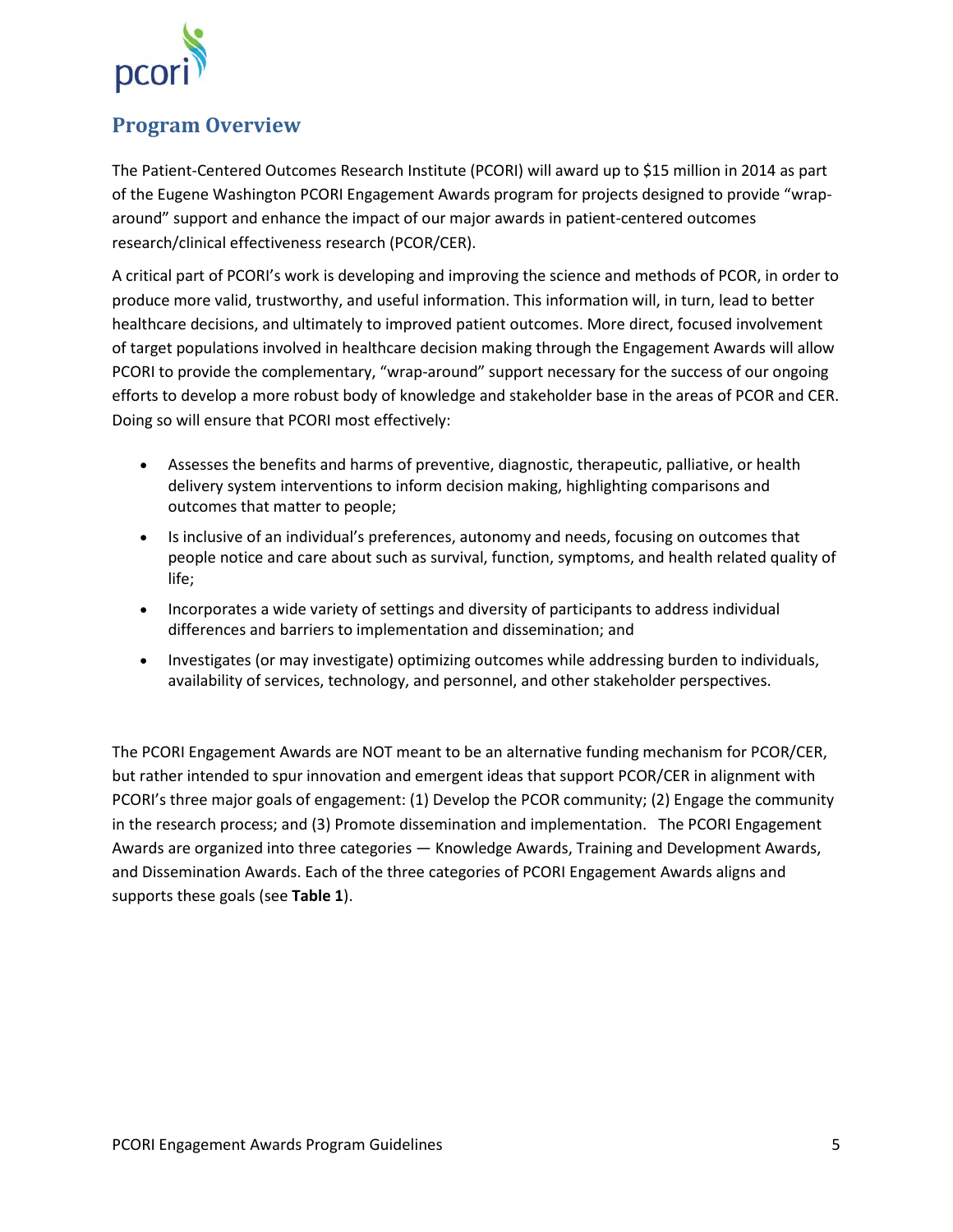

| <b>PCORI</b><br><b>Engagement</b><br><b>Goals</b>                          | Develop the PCOR community<br>to successfully establish an<br>infrastructure for patients,<br>caregivers, clinicians/providers,<br>industry, payers/purchasers,<br>researchers, and other<br>stakeholders to increase<br>PCOR/CER information and<br>engage them in research,<br>dissemination, and evaluation. | <b>Engage the community in the</b><br>research process to influence<br>research and establish trust<br>and legitimacy for successful<br>uptake of research findings.                                                                            | <b>Promote dissemination and</b><br><b>implementation</b> so that patients,<br>caregivers, clinicians/providers,<br>industry, payers/purchasers,<br>researchers, and other<br>stakeholders have PCOR/CER<br>information they can use to make<br>decisions that reflect their desired<br>health outcomes and to speed<br>implementation of our findings. |
|----------------------------------------------------------------------------|-----------------------------------------------------------------------------------------------------------------------------------------------------------------------------------------------------------------------------------------------------------------------------------------------------------------|-------------------------------------------------------------------------------------------------------------------------------------------------------------------------------------------------------------------------------------------------|---------------------------------------------------------------------------------------------------------------------------------------------------------------------------------------------------------------------------------------------------------------------------------------------------------------------------------------------------------|
| <b>PCORI</b><br><b>Engagement</b><br><b>Awards Goals</b><br>and Categories | <b>Knowledge Awards</b><br>To build knowledge around how<br>consumers of healthcare<br>information receive and make<br>use of PCOR/CER findings.                                                                                                                                                                | <b>Training and Development</b><br><b>Awards</b><br>To promote the training and<br>development of the "non-<br>usual suspects" and others<br>from the patient and<br>stakeholder community to<br>increase capacity for engaging<br>in PCOR/CER. | <b>Dissemination and</b><br><b>Implementation Awards</b><br>To strengthen the groundwork for<br>disseminating and implementing<br>the findings of PCORI-funded<br>research projects in practice.                                                                                                                                                        |

#### **TABLE 1: Alignment and Relationship Between PCORI's Engagement Goals, and PCORI Engagement Award Type**

These awards are intended to strengthen the capacity of patients and other stakeholder (e.g., caregivers, clinicians/providers, industry, payers/purchasers, researchers) communities' ability to get involved in the research process. The awards also serve to inform PCORI of the healthcare community's use of and familiarity with PCOR/CER, the training necessary to build a healthcare community prepared for, and familiar with, conducting patient-centered outcomes research, and how the healthcare community consumes and incorporates health information that results from that research. These awards will strengthen PCORI's understanding of how individuals and organizations across the healthcare continuum obtain and use information that helps people make informed healthcare decisions and improves healthcare delivery and outcomes.

PCORI recognizes that *doing research differently* will require input and involvement from all communities across the healthcare continuum. PCORI is interested in investing in stakeholders who believe in the promise of PCOR/CER, but may not have had the opportunity to engage actively in research in the past. Applicants and project proposals that touch upon a broad spectrum—including but not limited to the stakeholder categories and priority populations shown in **Table 2**—are viewed as ideal by PCORI.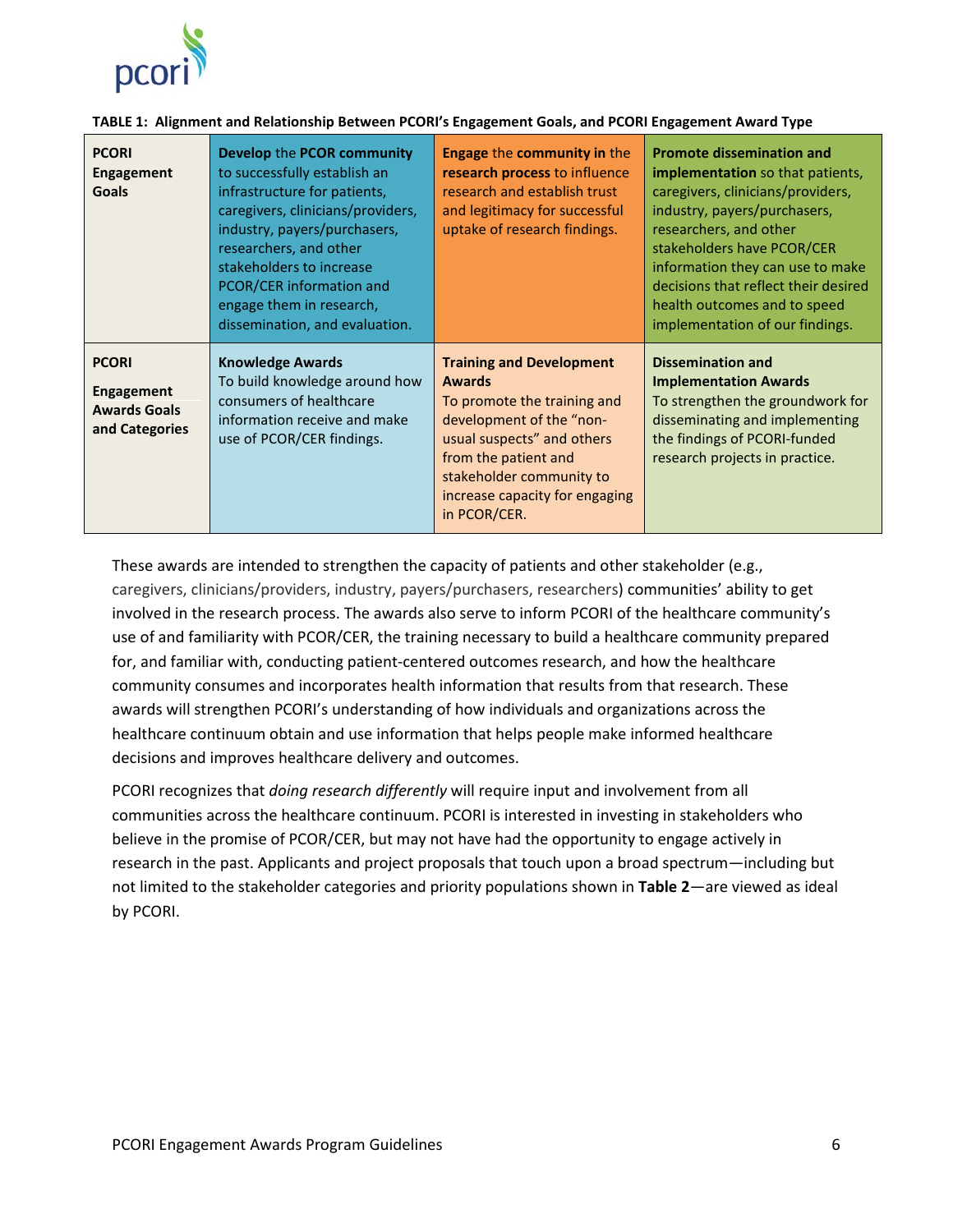

| <b>Stakeholder Communities</b>          | <b>PCORI Priority Populations</b>                                                    |
|-----------------------------------------|--------------------------------------------------------------------------------------|
| Patient/Consumer                        | <b>Racial and Ethnic Minority Groups</b>                                             |
| Caregiver/Family Member of Patient      | <b>Low-Income Groups</b>                                                             |
| Patient/Caregiver Advocacy Organization | Women                                                                                |
| Research                                | Children (age 0-17)                                                                  |
| Clinician                               | Older Adults (age 65 and older)                                                      |
| Hospital/Health System                  | <b>Residents of Rural Areas</b>                                                      |
| Purchaser                               | Individuals with Special Healthcare Needs, Including                                 |
| Payer                                   | <b>Individuals with Disabilities</b>                                                 |
| Industry                                | Individuals with Multiple Chronic Diseases                                           |
| <b>Policy Maker</b>                     | <b>Individuals with Rare Diseases</b>                                                |
| <b>Training Institution</b>             | Individuals Whose Genetic Makeup Affects Their<br><b>Medical Outcomes</b>            |
|                                         | Patients with Low Health Literacy/Numeracy and<br><b>Limited English Proficiency</b> |
|                                         | Lesbian, Gay, Bisexual, Trans-sexual (LGBT) Persons                                  |

#### **TABLE 2: Key PCORI Stakeholder Communities and Priority Populations**

## <span id="page-6-0"></span>**PCORI's Approach to Knowledge Awards**

PCORI is interested in building useful and usable knowledge about how patients and those who care for them use PCOR/CER findings. Understanding the communities that are impacted by PCORI research findings will allow PCORI to better identify topics of relevance and use to them. Below are examples of areas in which PCORI wishes to build knowledge. This is not a comprehensive list and should not limit applicants. Instead, it is a starting point for ideas. PCORI welcomes innovative approaches to these topics and others to help build a community that understands, uses, and supports PCOR/CER.

#### *Example Activities for Knowledge Awards:*

- Conduct surveys or focus groups
- Conduct landscape reviews of existing literature
- Conduct needs assessment
- Understand how patients and caregivers access healthcare information to make decisions, and where they get their information. What does it take for patients to incorporate PCOR/CER information into their medical decision making? What do patients need to understand? What is the process for how patients use PCOR/CER?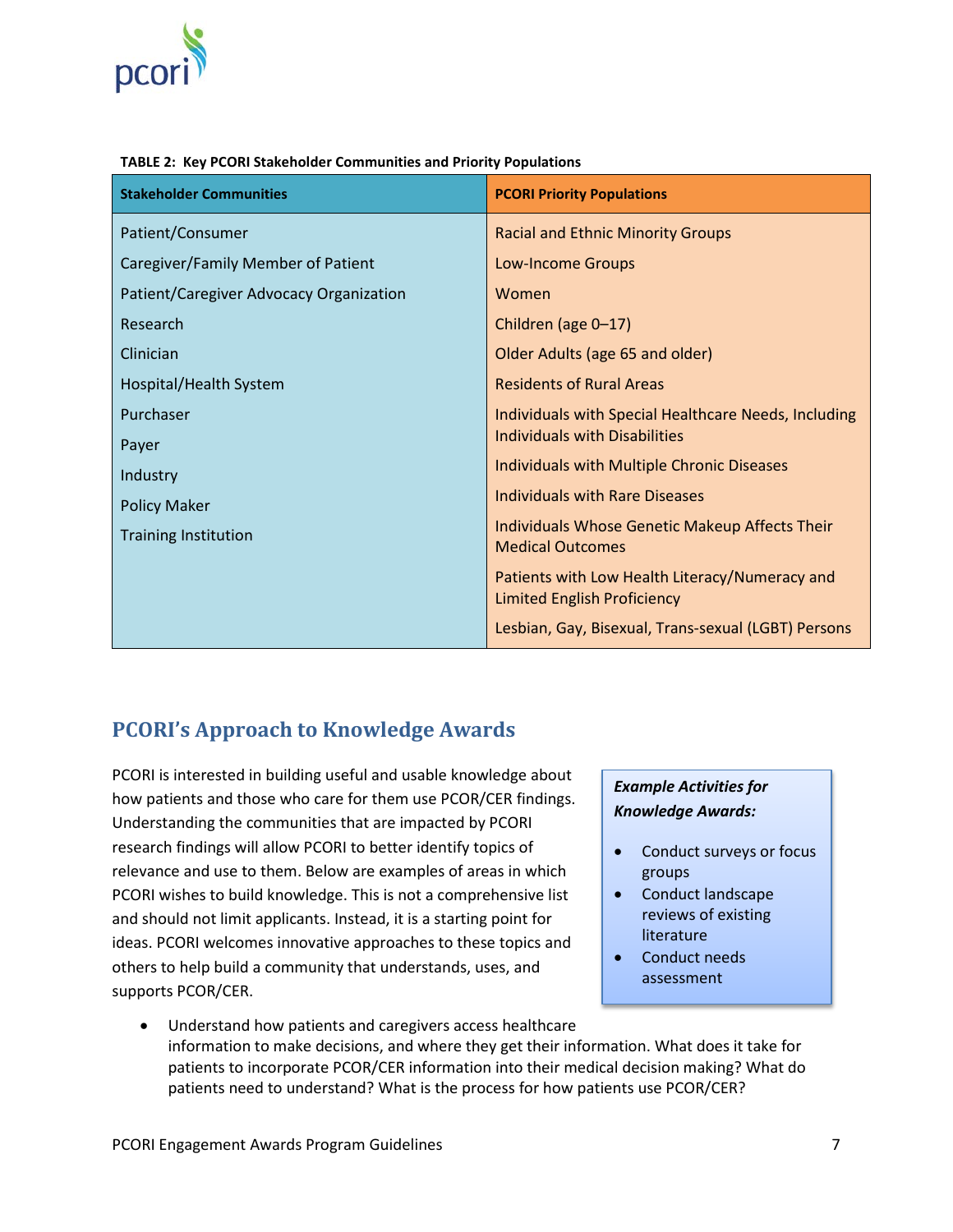

- Determine what research findings would be most valuable to our key priority populations and stakeholder groups.
- Assess participants' attitudes on the value of patient, caregiver, and stakeholder (e.g., clinicians/providers, industry, payers/purchasers, researchers) engagement in research.
- Understand the overall demand for and attitudes toward PCOR/CER.

# <span id="page-7-0"></span>**PCORI's Approach to Training and Development Awards**

PCORI is interested in building capacity for patients and other stakeholders (e.g., caregivers, clinicians/providers, industry, payers/purchasers, researchers) across the healthcare community to get involved in the conduct of research. Below are examples of areas in which PCORI may wish to invest in the training and development of patients and other stakeholders. This is not a comprehensive list and should not limit applicants. Instead, it is a starting point for ideas. PCORI welcomes innovative approaches to these topics and to help engage the community in PCOR/CER.

• Explore how to implement strategies, train stakeholders in preparedness, and devise other mechanisms for facilitating non-research stakeholders to engage as partners in the conduct of PCOR/CER.

#### *Example Activities for Training and Development Awards:*

- Conduct training webinars
- Establish advisory groups
- Develop training curricula
- Develop capacity building projects
- Build readiness and capacity for individuals and organizations that are new to research so that they are able to engage as partners and consumers of PCOR/CER.
- Develop mechanisms to facilitate the matching of patients and researchers to allow them to collaborate in all phases of the research process.
- Identify learning objectives and competencies for PCOR/CER to build into curricula to educate clinicians, researchers, patients, and other stakeholders across the education continuum.

## <span id="page-7-1"></span>**PCORI's Approach to Dissemination and Implementation Awards**

PCORI is interested in closing the gap between evidence development and implementation of that evidence in practice. PCORI recognizes that the generation of research evidence will be useful only if there is a strategic plan to disseminate and implement it. Below are examples of areas in which PCORI may wish to invest to help build the foundation for dissemination and implementation of PCORI's research findings of PCOR/CER studies. This is not a comprehensive list and should not limit applicants. Instead, it is a starting point for ideas. PCORI welcomes innovative approaches to these topics and others for promoting dissemination and implementation of results from PCOR/CER.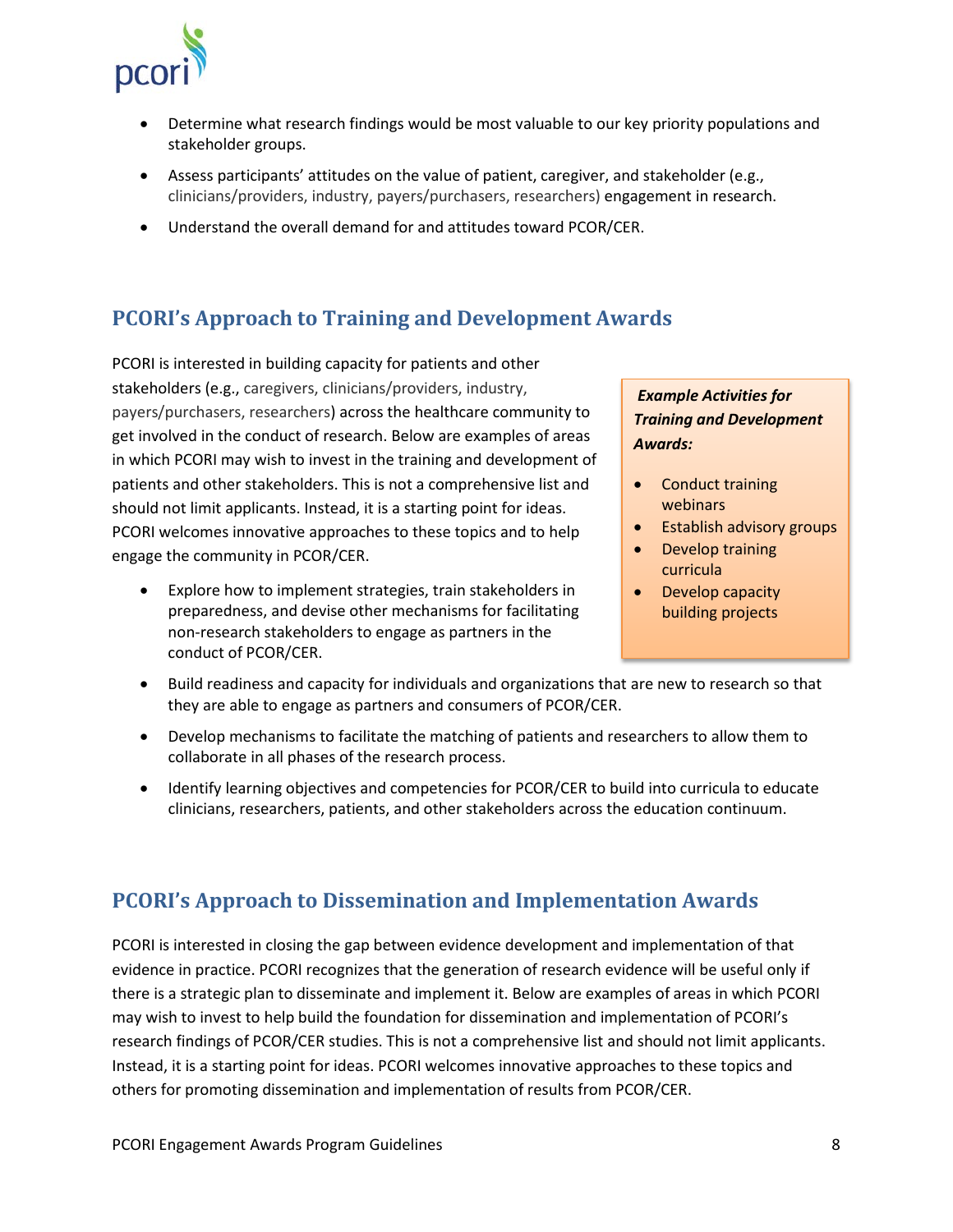

- Cultivate and analyze existing evidence on promising practices in dissemination and implementation infrastructure for patient, caregiver, and other stakeholder communities (e.g., clinicians/providers, industry, payers/purchasers, researchers).
- Identify, develop, and test creative new pathways and facilitators for dissemination and implementation in the patient/caregiver and stakeholder community, especially in PCORI's priority populations and key stakeholder groups (see **Table 2** for complete list).
- Build partnerships between key patient and stakeholder organizations (e.g., caregivers, clinicians/providers, industry, payers/purchasers, researchers) to facilitate

### *Example Activities for Dissemination and Implementation Awards:*

- Conduct surveys or focus groups
- Establish advisory groups
- Build partnerships
- Develop communication strategies

dissemination and implementation of PCORI research findings, both within these groups and for the general public.

- Establish communication mechanisms that are used by PCORI's target populations because they are understandable, relevant, accessible, and culturally appropriate.
- Develop dissemination collaborations, such as multi-stakeholder learning networks, to share knowledge on common topics of interest for uptake in health services quality/improvement and clinician networks.
- Grow consensus behind approaches to PCORI's work that can promote and spread the impact of our funded research findings.

# <span id="page-8-0"></span>**Engagement Award Initiative Notices (EAINs)**

In addition to the awards described above, PCORI may also release Engagement Award Initiative Notices (EAINs) with specific deadlines, tasks, and objectives. The EAINs will align with PCORI's Engagement Award categories— Knowledge Awards, Training and Development Awards, and Dissemination and Implementation Awards.

## <span id="page-8-1"></span>**How to Apply**

There is a two-stage application process. First, applicants must submit a Letter of Inquiry (LOI) that briefly describes a potential project. LOI[s will be reviewed](http://www.pcori.org/eugene-washington-pcori-engagement-awards-review-process/) and applicants will either be denied or invited to complete a full application describing the project in detail. Applications will then be reviewed for funding consideration.